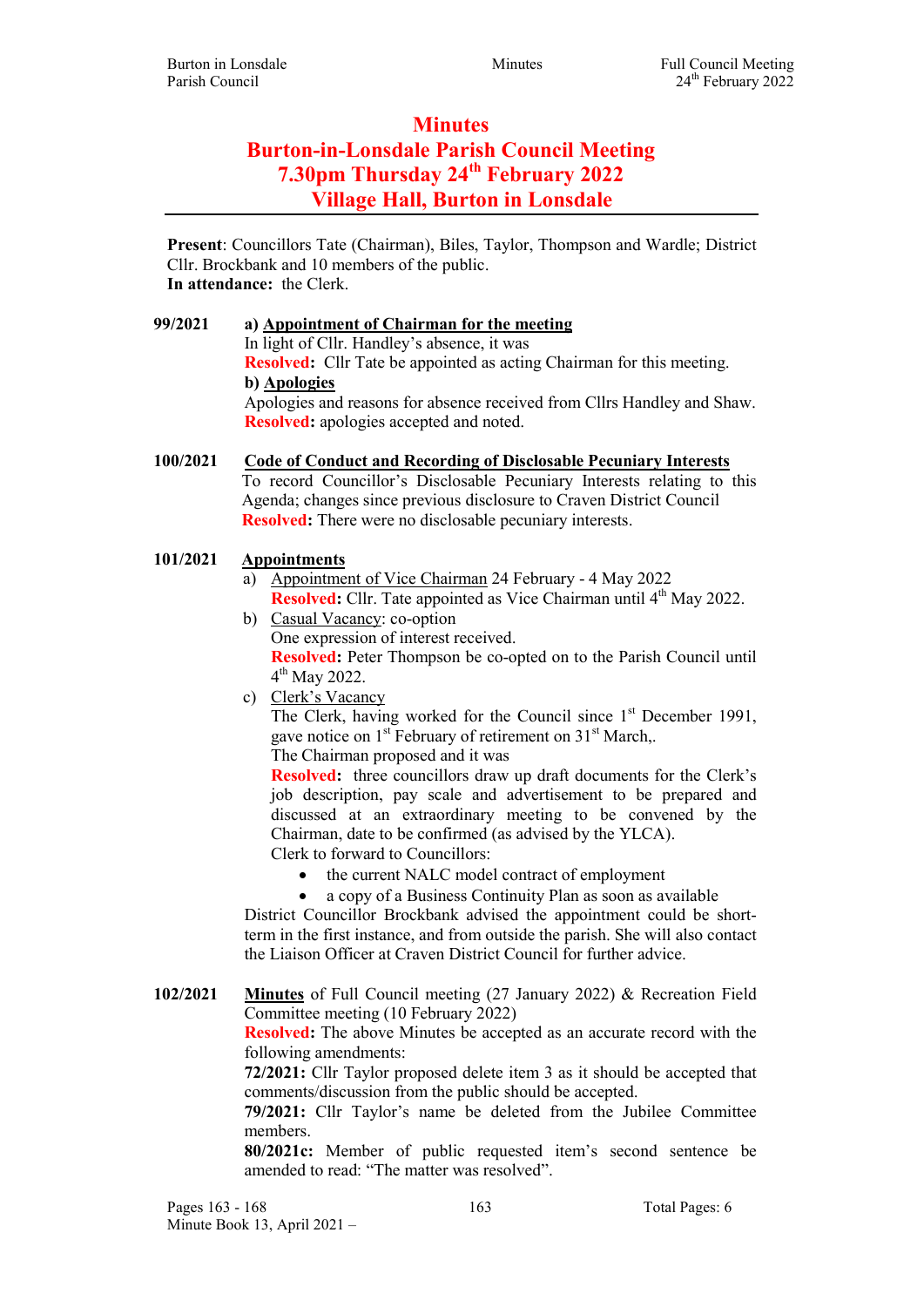83/2021: penultimate paragraph to read "The above confirms the Parish Council does not have a legal responsibility to maintain the Lych Gate" The Minutes to be signed at the end of the meeting.

Minute 67/2021 to note amended date of Minutes to 10 October 2021 (from 12 August 2021). Resolved: amendment to date noted.

### 103/2021 Public Questions or Statements

The overall time limit for questions/statements will be 15 minutes, but no single member of the public will be entitled to speak for more than 3 minutes.

#### Council's Standing Orders

A member of the public requested a copy of the Council's Standing Orders.

Resolved: To publish the Standing Orders on the Council's web page.

## Clerk's Vacancy

A member of the public enquired where the vacancy will be advertised. Cllr. Taylor advised the vacancy is likely to be advertised on two websites and within the village.

Council's Bank Account

A member of the public enquired when the new signatories will be confirmed, as he is awaiting payment.

The Clerk advised the bank has not yet confirmed the new signatories; a letter dated  $16<sup>th</sup>$  February 2022 was sent to the Kirkby Lonsdale branch requesting immediate notification once the new signatories are confirmed (also year end statements for the year end accounts and audit). As yet no response. The Clerk may have time next week to visit the bank in person.

# 104/2021 North Yorkshire County Concil & Craven District Council

- a) Highways
	- No report.

However, concerns raised re

- excess rain run-off from Jingling Gill on to the Bentham Road east of the Recreation Field
- pothole adjacent to Riverside Land entrance on Greta Heath

Resolved

To report matters to NYCC Highways and request advice re excess rain run-off from Jingling Gill.

b) Planning Matters

Applications

15 2022 23705 VAR: To remove condition 7 (temporary holiday accommodation restriction) of planning consent referenced 5/15/128 to allow the properties to become open market residential homes at Sycamores And Beeches Cottages, Barnoldswick Lane, LA6 3LZ District Cllr. Brockbank gave advice regarding the application and consultation process and gave an explanation for previous planning application refusals..

After a short discussion it was

Resolved: The Parish Council had no objections to the application.

2022/23727/TPO: T1 Pine - Remove due to proximity to house;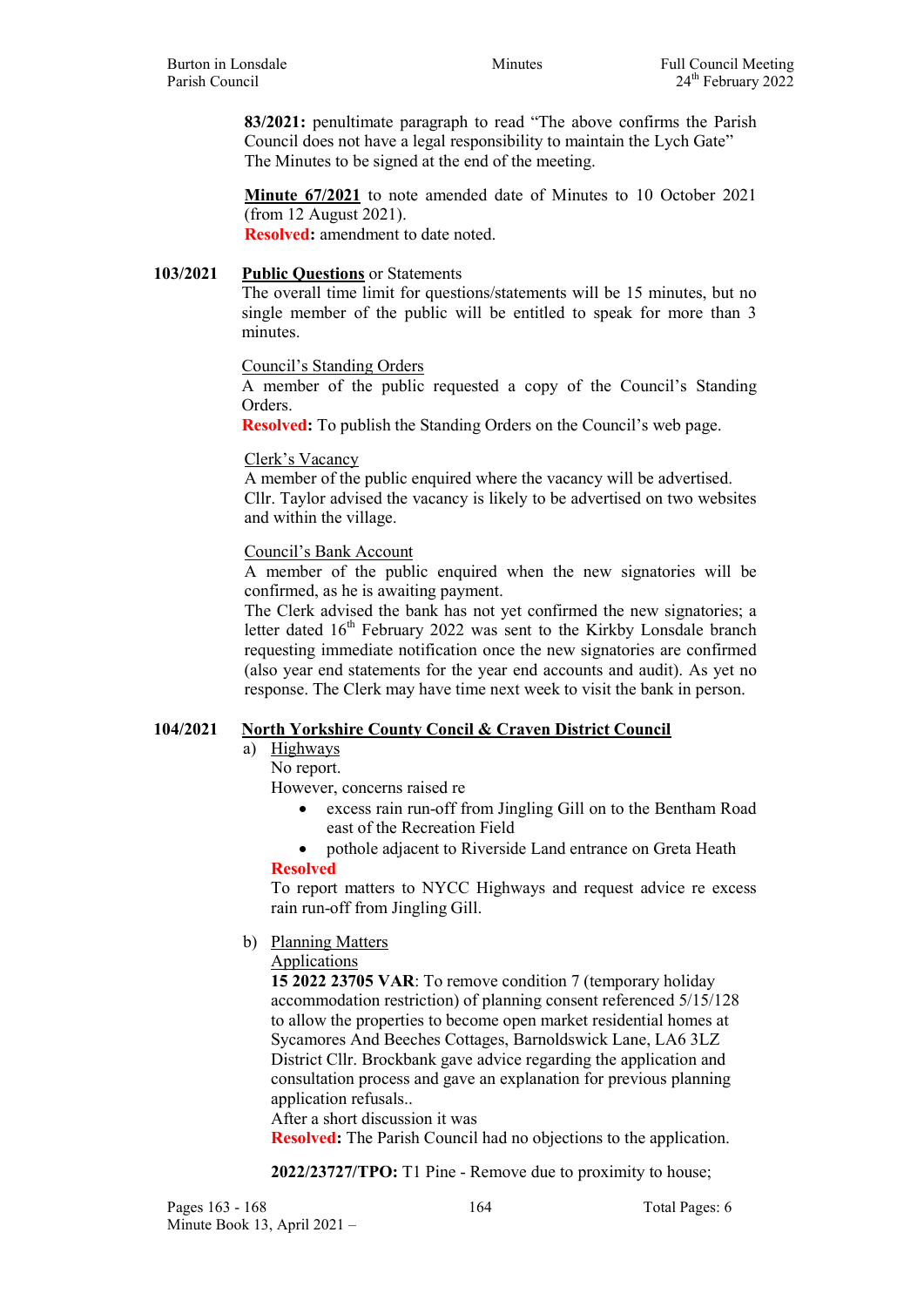Thornton House, Track To All Saints Vicarage, Burton In Lonsdale Resolved: The Parish Council has no objections to the application.

- 105/2021 Recreation Field Committee
	- a) To approve recommended actions of meeting held 10 Feb 2022 including expenditure for: car park works (replacement bollards, additional gravel); field drainage works, MUGA re-surfacing, and extension to pavilion

#### Resolved

To accept the quotation of £786.50 ex VAT for installing 15wooden bollards between the Recreation Field car park and the grass on the Field, together with the quotation for the replacement bollards (109/2021c below) of £1297 ex VAT.

Resolved

To proceed with the purchase of gravel and kerb edgings for the Rec Field car park at an approximate cost of £1200 ex VAT; labour to be supplied by volunteers.

- b) B4RN: free connection at Parish Council premises (Sports Pavilion) in acknowledgment of permission granted to install a B4RN cabinet on Parish Council owned land (Riverside Land). Authorisation for the Parish Clerk to complete a request for service on the B4RN website A short discussion highlighted the necessity for clarifying what the 'free connection' entails. Would B4RN would offer two free connections (ie: including the monthly fee)? If not, could the one free connection be at the Village Hall.
	- Resolved

To get clarification of the offer's content before proceeding with a request for service.

- c) Grounds, Outdoor Equipment, Pavilion: inspection reports
- d) Maintenance

Items c and d were not discussed.

# 106/2021 Finance Matters

- a) Bank balances, including receipts since statement date The Clerk circulated prior to the meeting details of balances and commitments (Appendix 1).
- b) Approval of payments of budgeted and non budgeted items Resolved

The following payments were approved, with an explanation for cheque number which replaces previous cheque number 2588, as the payee has been changed:

2589 Richard Simmonds: pavilion window cleaning Jan 22 17.00 2590 C Edmondson: pavilion cleaning Jan 2022 30.00 D/D Octopus Energy pavilion power supply Jan 2022 136.65 2591 Oglethorpe, Sturton & Gillibrand (replaces chq 2588) 3,870.00 2592 M. D. Hanafin & Sons Ltd: play area fencing 1,215.30 2593 Business Stream: pavilion water Dec 21-Feb 22 62.21 2594 C Edmondson: pavilion cleaning Feb 2022 30.00 2595 S Gregory: salary, expenses Feb 2022 298.04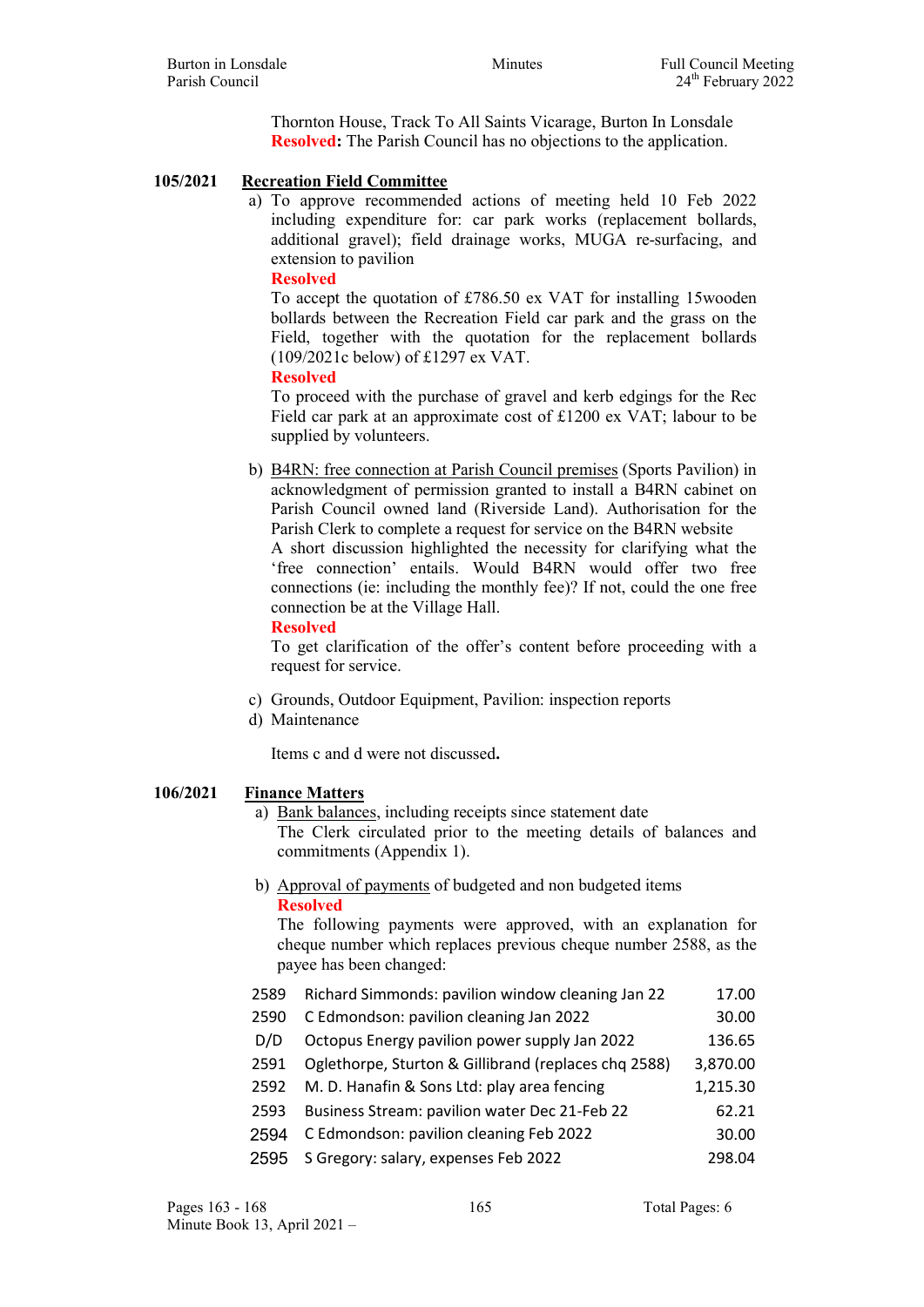- c) Consideration of tenders for work: Recreation Field car park, Riverside Land See item 105/2021 above.
- d) Consideration of Minute Books binding quotation

The Clerk has received a quote for £40 per volume; there are three, possibly four, volumes awaiting binding. Resolved

To accept the quotation of £40 per volume and proceed with work.

e) Consideration of B4RN Shares purchase Resolved

To put this matter in abeyance, pending receipt of more information.

# 107/2021 Reports

- a) Police: no report
- b) Queen's Plantinum Jubilee Committee
	- Minutes of meeting 2 Feb 2022 to be noted and approved Resolved

To accept the Minutes as written and approve the same; to be signed after the meeting.

• Request to hold vintage car display on Village Green

The Committee Chairman explained the proposal to display vintage cars on the Village Green grass for the weekend, undertaking to make good any damage that might arise from placing the cars on the grass. Cllr Biles expressed concern regarding the proposal; it was suggested that a protective matting could be placed under each car to minimise any damage.

#### Resolved

Permission be given to display vintage cars (number not yet specified) on the Village Green during Jubilee weekend only, and any damage to be made good by the Committee.

In addition to the above, the Committee's budget for the celebratory weekend was briefly discussed, with the opinion being expressed that it appeared reasonable.

#### Resolved

An amount of £1700 be set aside for the Committee to use (which includes £400 formerly set aside for the VE Day  $75<sup>th</sup>$  anniversary celebrations, cancelled due to COVID pandemic restrictions)

Cllr Biles enquired if there will be fund-raising to finance the Committee's activities during the Weekend.

The Committee Chairman answered that no specific fund-raising is in place; however, it is hoped some of the activities will be self-funding, from charges/fees/donations.

c) Clerk: YLCA, Correspondence

The Clerk reported having forwarded over 65 emails and other items of correspondence, including YLCA advice, to Councillors.

Items included emails from YLCA, NALC, and Public Sector Executive, as well as correspondence relating to agenda items.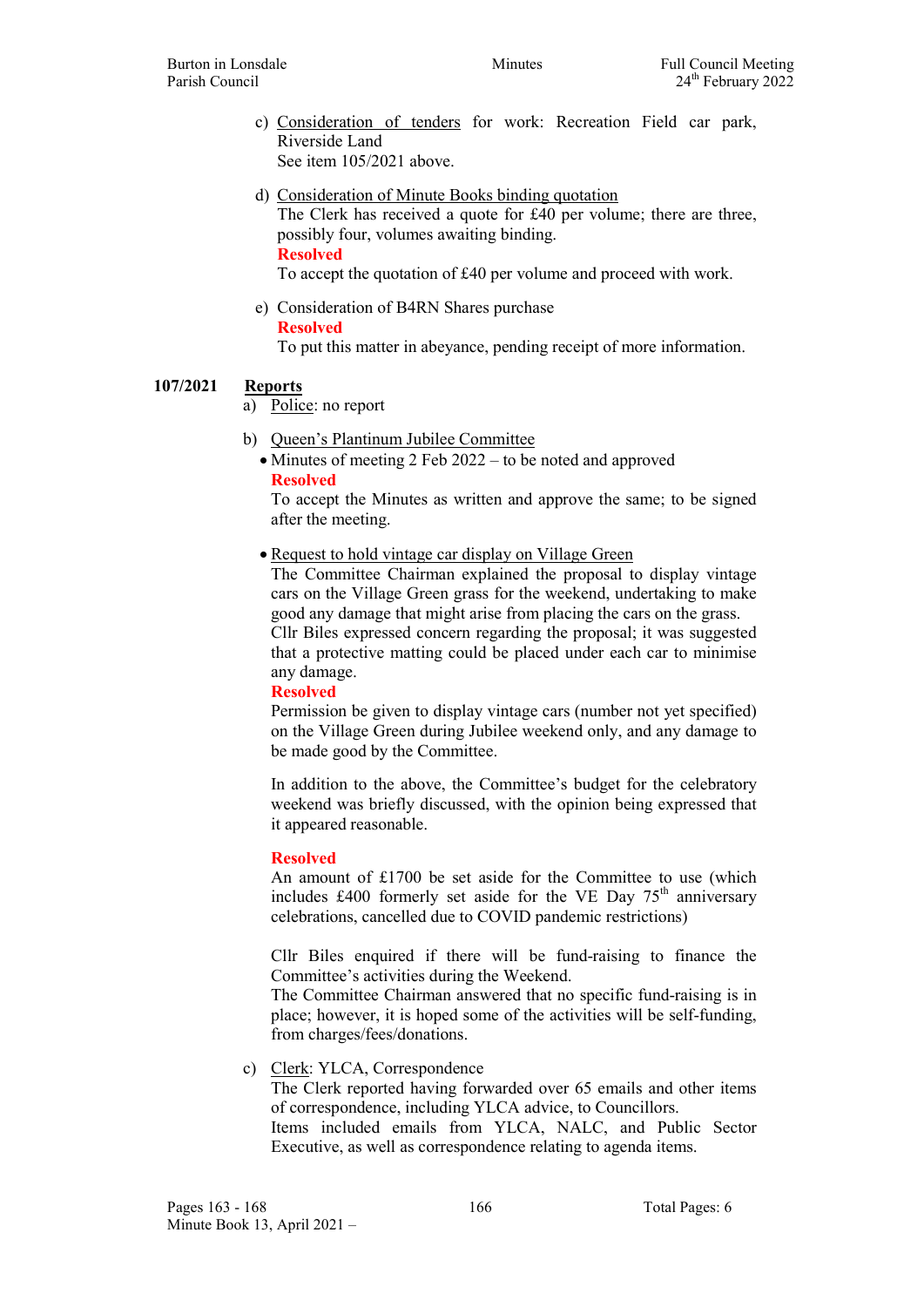# 108/2021 Maintenance Matters

a) Footpath Burton Bridge to Recreation Field including former 'Cart Track' adj to The Orchard

Discussion confirmed it would be helpful to obtain advice from NYCC Highways regarding excess rain water run-off from Jingling Gill before proceeding with any repairs (see item 104/2021a above). There is some urgency to get the repairs done as the season is advancing, bringing more users of the Orchard and surrounding area.

#### Resolved

To request drains along the section of Bentham Moor Road between the Orchard and Jingling Gill are checked and cleared as necessary.

b) Very Old & Separate Churchyard: survey report recommendation re works; application for diocesan consent re tree works: sallow tree adjacent to Lych Gate fell or prune.

A Councillor mentioned he had not had sight of the report; Clerk to circulate the report after this meeting.

The sallow tree appears to be interfering with the Lych Gate roof and the roots may be growing under the structure.

The Chairman advised it would not be necessary to obtain diocesan permission for this work.

#### Resolved

To remove the tree entirely, including roots where possible.

Responsibility for Lych Gate repairs was also raised. YLCA advice of 24 January 2022, along with the NAC Legal Topic Note 65 (updated November 2021) was previously circulated to Councillors and states: "18. Responsibility for the churchyard does not include responsibility for any church, chapel, or other building (such as a shed) in or adjacent to the churchyard. The responsibility does not include an obligation to undertake improvements to the churchyard." A Councillor considered the Parish Council has a moral obligation toward the Lych Gate's maintenance.

c) Riverside Land: consideration of quote for replacement bollards See item 105/2025 above

#### 109/2021 Items to be included by Clerk in press release Resolved

To report the co-option of Cllr. Peter Thompson and the forthcoming display of vintage cars on the Village Green during the Plantinum Jubilee Weekend.

# 110/2021 Date, time and venue next Full Parish Council meeting Resolved

The next full Council meeting to be held on Thursday 24<sup>th</sup> March 2022, 7.30pm, in the Village Hall.

The Chairman thanked the Councillors and Public for attending the meeting. The meeting closed at 9.05pm.

Signed .................................................... Dated ......................